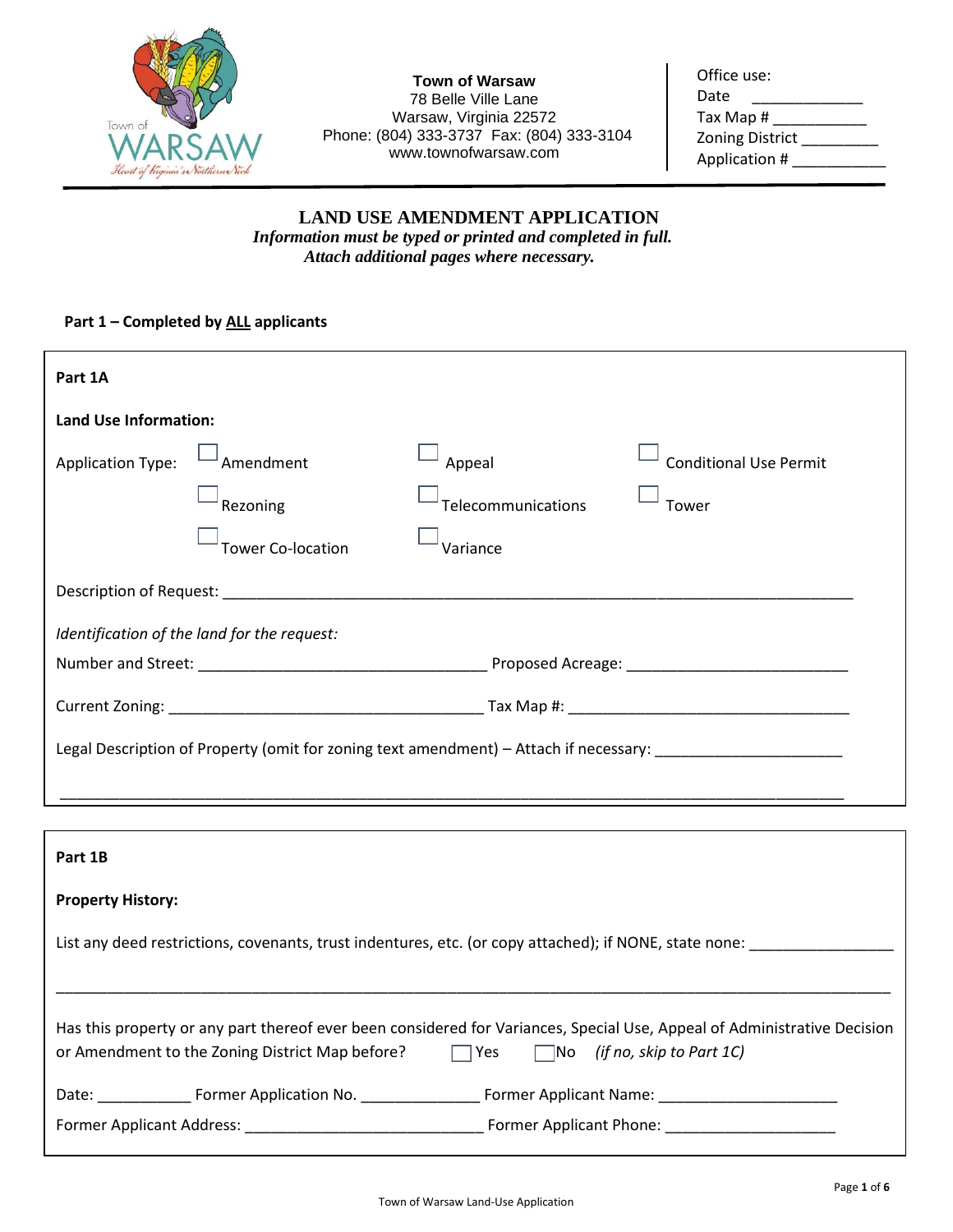| Part 1C                                                                                                        |                                                                                  |  |
|----------------------------------------------------------------------------------------------------------------|----------------------------------------------------------------------------------|--|
| <b>Applicant Information:</b>                                                                                  |                                                                                  |  |
| Is the applicant:                                                                                              | □ Property Owner <i>(if owner skip to Part 1D)</i> □ Contract Purchaser □ Other: |  |
|                                                                                                                |                                                                                  |  |
|                                                                                                                |                                                                                  |  |
| If you are the agent for the property owner, do you have consent of the owner(s) attached? $\Box$ Yes<br>- INo |                                                                                  |  |

## **Part 1D**

## **Owner(s) Information (***omit for zoning text amendment***):**

*If the property is owned or controlled by a Land Trust or Partnership, List name and interest of ALL beneficiaries or Partners and attach evidence that the person submitting the application on behalf of the Land Trust or Partnership is authorized to do so.* 

|                                       |           | Interest: Phone Number: _________________ |
|---------------------------------------|-----------|-------------------------------------------|
|                                       |           |                                           |
|                                       | Interest: | Phone Number: <u>___________________</u>  |
|                                       |           |                                           |
| Attach additional names as necessary. |           |                                           |

#### **Part 2 – Complete ONLY the portion(s) pertaining to your case (as checked in Part 1A)**

# **Part 2A**

**Amendment, Zoning Text** – Applications for amendments to the zoning text are heard by the Planning Commission, which makes a recommendation to the Town Council. Only the Town Council has the authority to change the zoning text.

- 1. What section(s) of the Town code is proposed to be amended?
- 2. Attach the exact language suggested by the application to be added, deleted, or changed in the Town Code.
- 3. Attach a written statement, which justifies the proposed change. The statement should also identify potential positive and negative impacts (if any) of the proposed change to the applicant's property, nearby properties, and the entire community if the application is approved or if it is denied.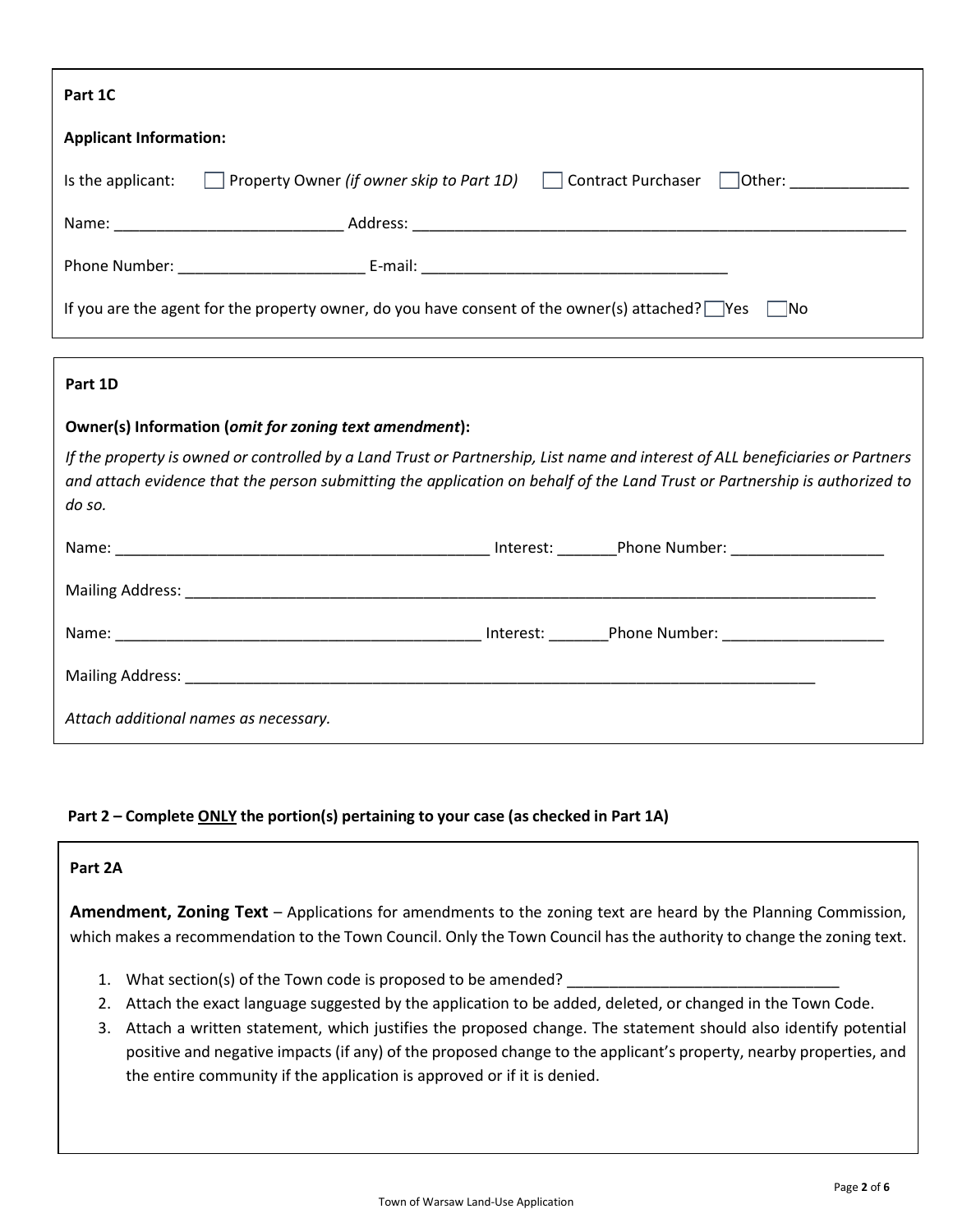## **Part 2B**

**Appeal of Administrative Decision** – Administrative decisions are reviewed by the Board of Zoning Appeals (BZA). Such administrative decisions may be reversed or sustained.

- 1. Date of administrative decision leading to the appeal:
- 2. Attach a description of the decision the administrative official made and their reasons for the decision.
- 3. Attach what you are specifically appealing.
- 4. Attach detailed reasons for this request, and why the BZA in your opinion should overrule the administrative decision.

## **Part 2C**

**Conditional Use Permit** – Conditional use requests are heard by the Planning Commission, which makes a positive or negative recommendation to the Town Council. Only the Town Council has the authority to grant or deny a conditional use.

- 1. Current use of property: \_\_\_\_\_\_\_\_\_\_\_\_\_\_\_\_\_\_\_\_\_\_\_\_\_\_\_\_\_\_\_\_\_\_\_\_\_\_\_\_\_\_\_\_\_\_\_\_\_\_\_\_\_\_\_\_\_\_\_\_\_\_\_\_
- 2. Proposed use:
- 3. Are development plans submitted with this application?  $\Box$  Yes  $\Box$  No
- 4. Estimated completion date of project or use of property:
- 5. Attach information concerning the use of public utilities, traffic impact, parking, signage, survey etc.
- 6. Summarize on a separate sheet how the proposed use will positively impact the district.

*Please Note: The Town of Warsaw may grant a permit with suitable regulations and safeguards, known as conditions, as it deems appropriate. Conditional use permits are for an indefinite period unless a condition is imposed specifying a shorter duration. Such permits shall run with the land unless the Town imposes a more restrictive condition regarding succession to rights in the permit.* 

## **Part 2D**

**Rezoning** – (Amendment to the zoning district map) – These are heard by the Planning Commission which makes a positive or negative recommendation to the Town Council. Only the Town Council has the authority to grant or deny amendments to the Zoning Map.

| 3. |                                                                                                                                                                                                                               |
|----|-------------------------------------------------------------------------------------------------------------------------------------------------------------------------------------------------------------------------------|
| 4. | Proposed Use: the contract of the contract of the contract of the contract of the contract of the contract of the contract of the contract of the contract of the contract of the contract of the contract of the contract of |
|    | 5. Are development plans submitted with this application?<br>lYes.<br>⊺No                                                                                                                                                     |
|    | 6. Estimated completion date of project:                                                                                                                                                                                      |
|    | 7. Attach information concerning the use of public utilities, traffic impact, parking, signage, survey, etc.                                                                                                                  |
|    | 8. Summarize how the project relates to the Comprehensive Plan.                                                                                                                                                               |
|    |                                                                                                                                                                                                                               |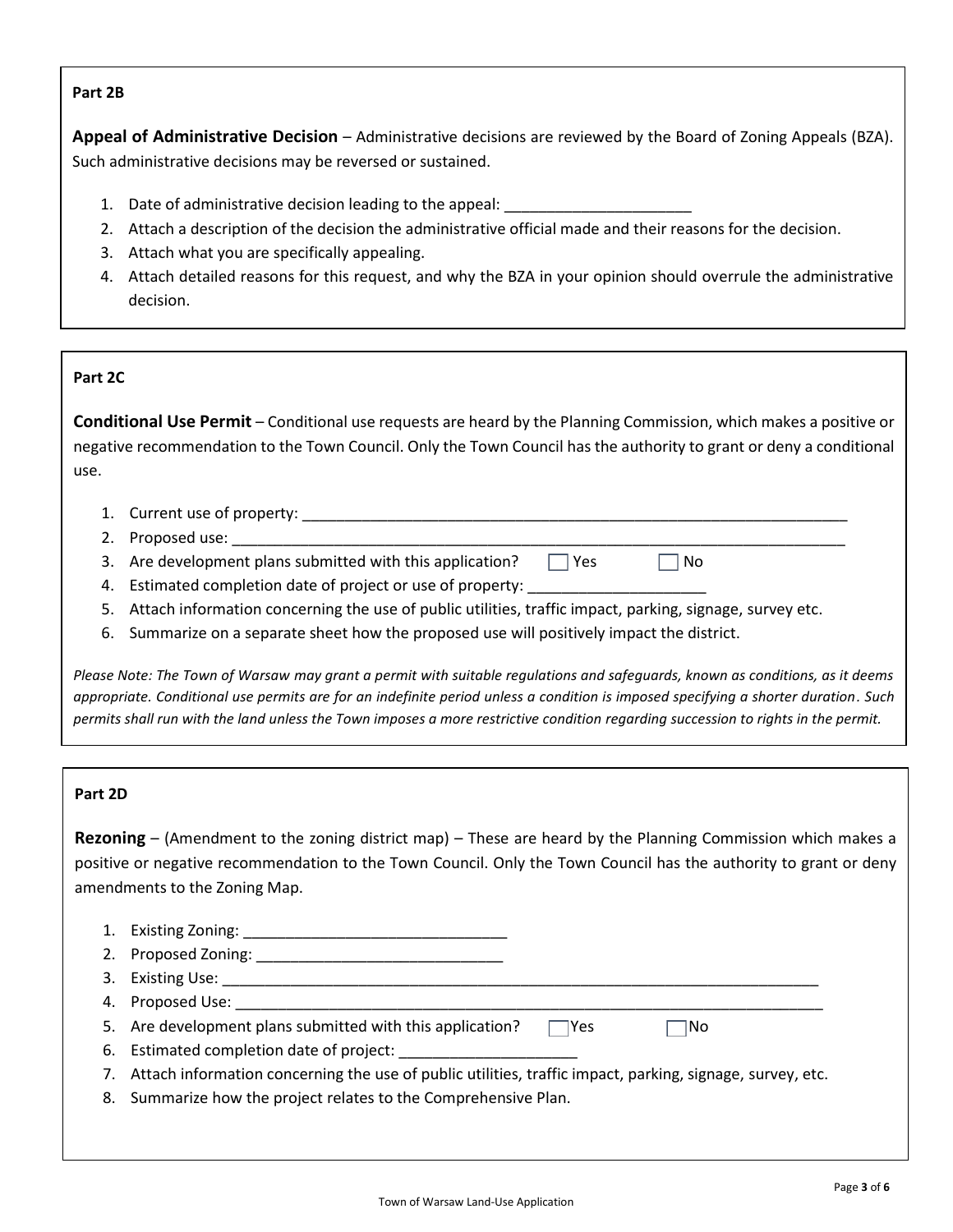## **Part 2E**

**Variance** – Variances are granted or denied by the Board of Zoning Appeals (BZA), which may only make decisions based on the criteria set forth in the Code of Virginia § 15.2-2309. A variance will not be granted unless the BZA finds:

- a. That the strict application of the zoning ordinance would produce undue hardship.
- b. That such hardship is not shared generally by other properties in the same zoning district and the same vicinity.

\_\_\_\_\_\_\_\_\_\_\_\_\_\_\_\_\_\_\_\_\_\_\_\_\_\_\_\_\_\_\_\_\_\_\_\_\_\_\_\_\_\_\_\_\_\_\_\_\_\_\_\_\_\_\_\_\_\_\_\_\_\_\_\_\_\_\_\_\_\_\_\_\_\_\_\_\_\_\_\_\_\_\_\_\_\_ \_\_\_\_\_\_\_\_\_\_\_\_\_\_\_\_\_\_\_\_\_\_\_\_\_\_\_\_\_\_\_\_\_\_\_\_\_\_\_\_\_\_\_\_\_\_\_\_\_\_\_\_\_\_\_\_\_\_\_\_\_\_\_\_\_\_\_\_\_\_\_\_\_\_\_\_\_\_\_\_\_\_\_\_\_\_

\_\_\_\_\_\_\_\_\_\_\_\_\_\_\_\_\_\_\_\_\_\_\_\_\_\_\_\_\_\_\_\_\_\_\_\_\_\_\_\_\_\_\_\_\_\_\_\_\_\_\_\_\_\_\_\_\_\_\_\_\_\_\_\_\_\_\_\_\_\_\_\_\_\_\_\_\_\_\_\_\_\_\_\_\_\_ \_\_\_\_\_\_\_\_\_\_\_\_\_\_\_\_\_\_\_\_\_\_\_\_\_\_\_\_\_\_\_\_\_\_\_\_\_\_\_\_\_\_\_\_\_\_\_\_\_\_\_\_\_\_\_\_\_\_\_\_\_\_\_\_\_\_\_\_\_\_\_\_\_\_\_\_\_\_\_\_\_\_\_\_\_\_

\_\_\_\_\_\_\_\_\_\_\_\_\_\_\_\_\_\_\_\_\_\_\_\_\_\_\_\_\_\_\_\_\_\_\_\_\_\_\_\_\_\_\_\_\_\_\_\_\_\_\_\_\_\_\_\_\_\_\_\_\_\_\_\_\_\_\_\_\_\_\_\_\_\_\_\_\_\_\_\_\_\_\_\_\_ \_\_\_\_\_\_\_\_\_\_\_\_\_\_\_\_\_\_\_\_\_\_\_\_\_\_\_\_\_\_\_\_\_\_\_\_\_\_\_\_\_\_\_\_\_\_\_\_\_\_\_\_\_\_\_\_\_\_\_\_\_\_\_\_\_\_\_\_\_\_\_\_\_\_\_\_\_\_\_\_\_\_\_\_\_\_

\_\_\_\_\_\_\_\_\_\_\_\_\_\_\_\_\_\_\_\_\_\_\_\_\_\_\_\_\_\_\_\_\_\_\_\_\_\_\_\_\_\_\_\_\_\_\_\_\_\_\_\_\_\_\_\_\_\_\_\_\_\_\_\_\_\_\_\_\_\_\_\_\_\_\_\_\_\_\_\_\_\_\_\_\_\_ \_\_\_\_\_\_\_\_\_\_\_\_\_\_\_\_\_\_\_\_\_\_\_\_\_\_\_\_\_\_\_\_\_\_\_\_\_\_\_\_\_\_\_\_\_\_\_\_\_\_\_\_\_\_\_\_\_\_\_\_\_\_\_\_\_\_\_\_\_\_\_\_\_\_\_\_\_\_\_\_\_\_\_\_\_\_

\_\_\_\_\_\_\_\_\_\_\_\_\_\_\_\_\_\_\_\_\_\_\_\_\_\_\_\_\_\_\_\_\_\_\_\_\_\_\_\_\_\_\_\_\_\_\_\_\_\_\_\_\_\_\_\_\_\_\_\_\_\_\_\_\_\_\_\_\_\_\_\_\_\_\_\_\_\_\_\_\_\_\_\_\_\_ \_\_\_\_\_\_\_\_\_\_\_\_\_\_\_\_\_\_\_\_\_\_\_\_\_\_\_\_\_\_\_\_\_\_\_\_\_\_\_\_\_\_\_\_\_\_\_\_\_\_\_\_\_\_\_\_\_\_\_\_\_\_\_\_\_\_\_\_\_\_\_\_\_\_\_\_\_\_\_\_\_\_\_\_\_\_

\_\_\_\_\_\_\_\_\_\_\_\_\_\_\_\_\_\_\_\_\_\_\_\_\_\_\_\_\_\_\_\_\_\_\_\_\_\_\_\_\_\_\_\_\_\_\_\_\_\_\_\_\_\_\_\_\_\_\_\_\_\_\_\_\_\_\_\_\_\_\_\_\_\_\_\_\_\_\_\_\_\_\_\_\_\_ \_\_\_\_\_\_\_\_\_\_\_\_\_\_\_\_\_\_\_\_\_\_\_\_\_\_\_\_\_\_\_\_\_\_\_\_\_\_\_\_\_\_\_\_\_\_\_\_\_\_\_\_\_\_\_\_\_\_\_\_\_\_\_\_\_\_\_\_\_\_\_\_\_\_\_\_\_\_\_\_\_\_\_\_\_\_

\_\_\_\_\_\_\_\_\_\_\_\_\_\_\_\_\_\_\_\_\_\_\_\_\_\_\_\_\_\_\_\_\_\_\_\_\_\_\_\_\_\_\_\_\_\_\_\_\_\_\_\_\_\_\_\_\_\_\_\_\_\_\_\_\_\_\_\_\_\_\_\_\_\_\_\_\_\_\_\_\_\_\_\_\_ \_\_\_\_\_\_\_\_\_\_\_\_\_\_\_\_\_\_\_\_\_\_\_\_\_\_\_\_\_\_\_\_\_\_\_\_\_\_\_\_\_\_\_\_\_\_\_\_\_\_\_\_\_\_\_\_\_\_\_\_\_\_\_\_\_\_\_\_\_\_\_\_\_\_\_\_\_\_\_\_\_\_\_\_\_\_

- c. That the authorization of the variance will not be of substantial detriment to adjacent property.
- d. That the character of the district will not be changed by the granting of the variance.
- e. That a remedy is not available through some other permitting.

The applicant shall provide:

- 1. Brief description of the requested variation: \_\_\_\_\_\_\_\_\_\_\_\_\_\_\_\_\_\_\_\_\_\_\_\_\_\_\_\_\_\_\_
- 2. How does the Zoning Ordinance unreasonably restrict the use of the property:
- 3. What hardship would be alleviated:

4. Was the hardship created by the owner/applicant: \_\_\_\_\_\_\_\_\_\_\_\_\_\_\_\_\_\_\_\_\_\_\_\_\_\_\_\_\_\_\_\_\_\_\_\_\_\_\_\_\_\_\_\_

5. What physical features of the property make the variance necessary: \_\_\_\_\_\_\_\_\_

6. Describe how the condition or situation is unique to this property:

7. What effect will the variance have on adjacent properties: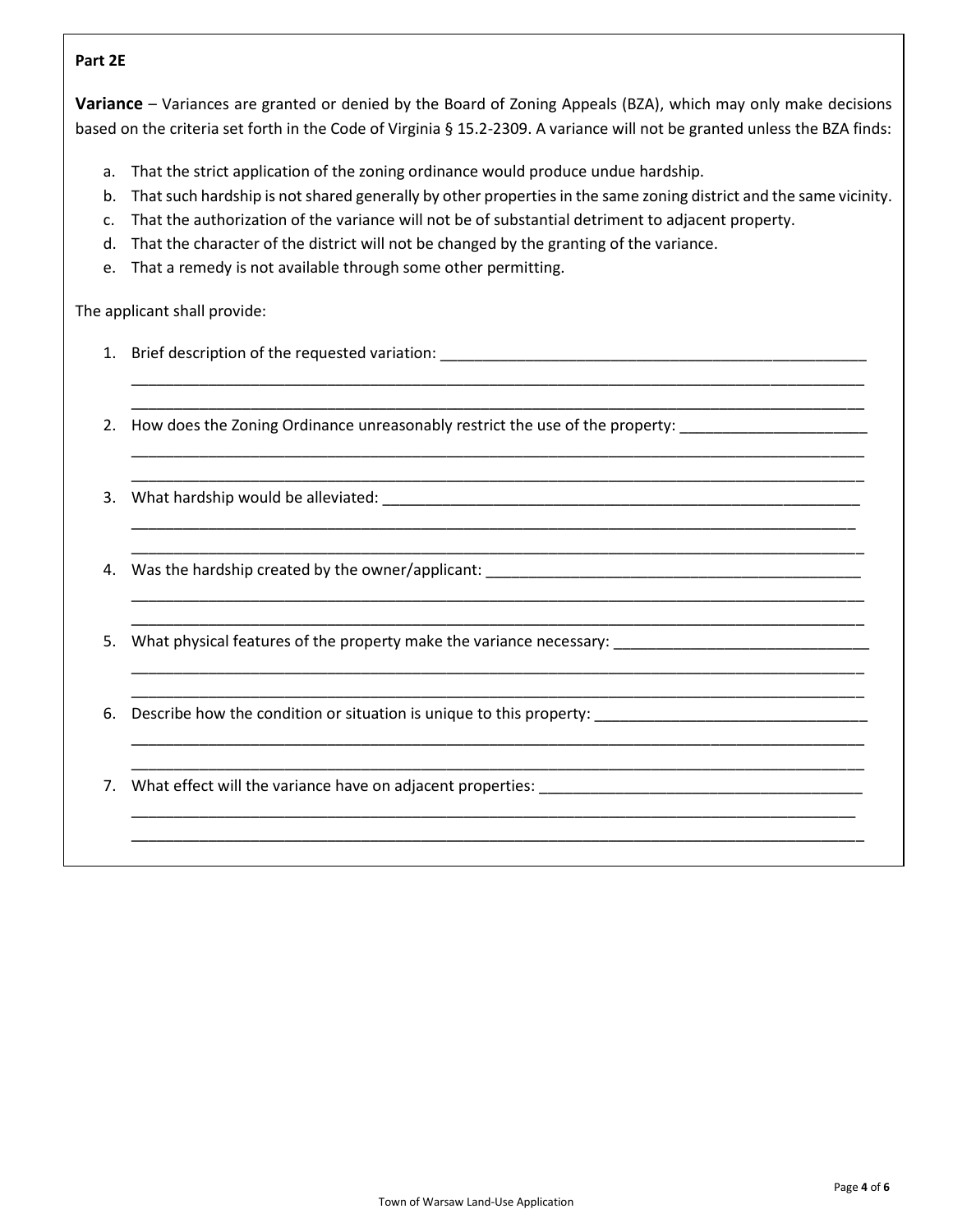#### **Part 3 – To be completed by ALL applicants**

| Part 3A                                                                                                                                    |                       |  |
|--------------------------------------------------------------------------------------------------------------------------------------------|-----------------------|--|
| Affidavit – This part of the application must be notarized. Do not sign until in the presence of a Notary Public.                          |                       |  |
| To the best of my knowledge, I hereby affirm that all information in this application and any attached material<br>and documents are true: |                       |  |
|                                                                                                                                            |                       |  |
|                                                                                                                                            | Date: _______________ |  |
|                                                                                                                                            |                       |  |
|                                                                                                                                            | Seal:                 |  |
|                                                                                                                                            |                       |  |
|                                                                                                                                            |                       |  |

Checklist:

- ✓ The required fee must accompany this application. A fee schedule is attached for your convenience. Checks must be made payable to: "Town of Warsaw Treasurer".
- $\checkmark$  Enclosed with the application a copy of the appropriate tax map with he property marked and, if available, a survey plat of the entire parcel.
- $\checkmark$  Enclose any required plans or plats
- $\checkmark$  Enclose with this application any additional information to assist with review and determination
- $\checkmark$  All pertinent sections of this form have been filled out

| <b>For Office Use Only</b>        |                                                            |  |
|-----------------------------------|------------------------------------------------------------|--|
|                                   | Fee Paid: $\Box Y \Box N$<br>Date: _____________           |  |
| Complete: □ Yes<br>$\Box$ No      | <b>Date: Example Date:</b>                                 |  |
| If no, what needs to be added:    |                                                            |  |
| Date Action Taken by PC: ________ | Date Action Taken by BZA:                                  |  |
| Date Action Taken by Council:     | <b>Final Decision:</b><br>$\Box$ Approval<br><b>Denial</b> |  |